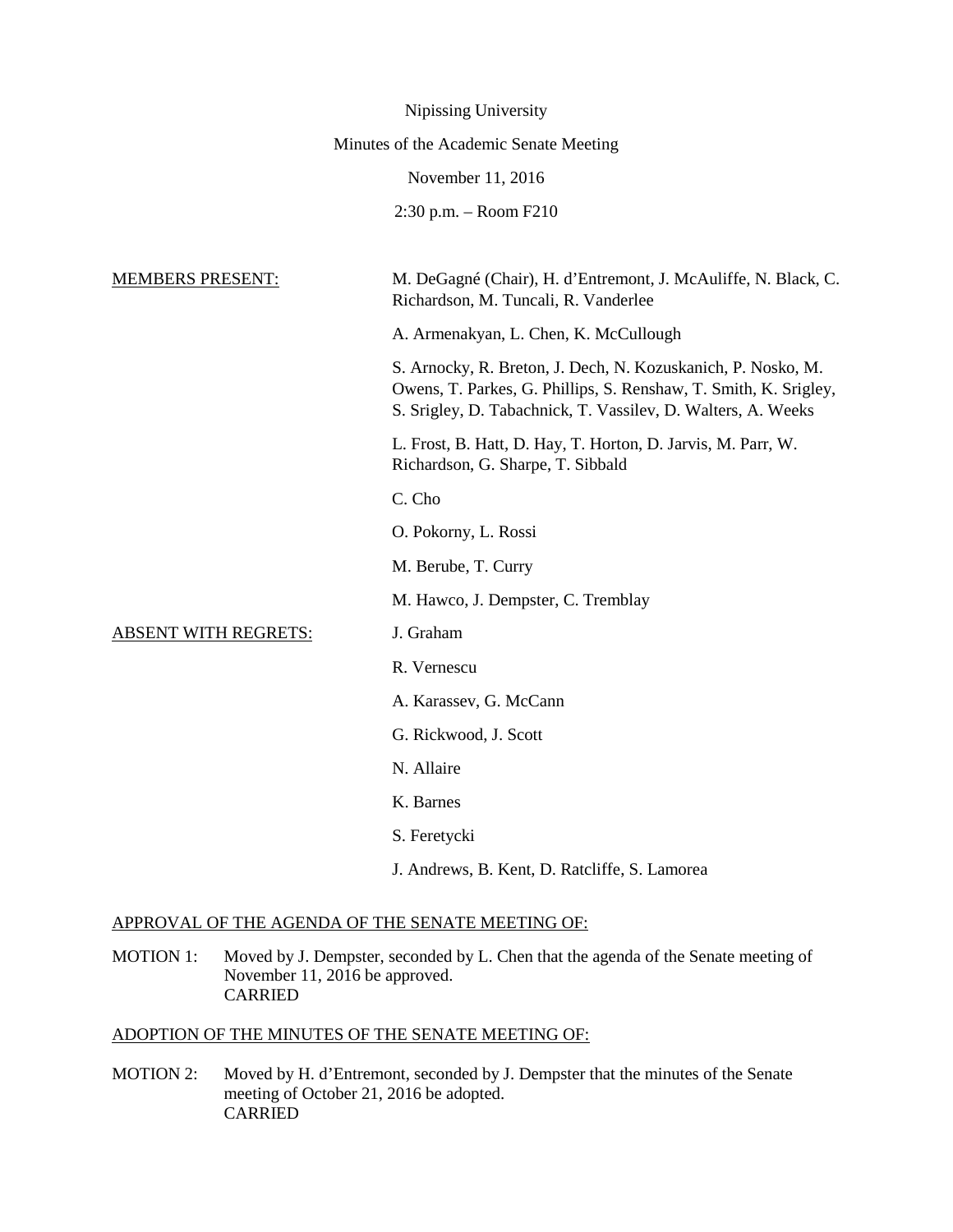### BUSINESS ARISING FROM THE MINUTES

The Provost responded to questions from the October 21, 2016 Senate meeting regarding the use of an online student opinion survey (SOS). It would appear that an on-line SOS has been in use, inconsistently, for some time. Information received from the Deans indicates that some discussion and feedback from NUFA and Senate committees took place and that Senate approved in principle the development of the on-line SOS. It was never formally endorsed by JCAA. The Provost advised that discussions had recently taken place at JCAA. He suggested that for the rest of this year the practice in place be continued and that meetings would take place with the administration and JCAA. It was suggested that a motion be put forward under New Business requesting that the Teaching & Learning Committee complete a review and come up with a plan and a way to move forward.

A Senator raised a question regarding a request that an entire question be read into the record so that it would appear verbatim in the Senate minutes. The Chair ruled against it because the request was for a matter raised in Question Period requiring an answer not within the scope or purview of Senate. The minutes were adopted as circulated.

A request was made that the Senate website be updated to include the 2016-17 Senate Committees, Subcommittees and Councils.

### QUESTION PERIOD

Questions were raised regarding the recent announcement of the partnership between Canadore College and UOIT which will allow Canadore students to pursue a range of degree programs at the university. Was NU considered and are any other partnerships under consideration? The Provost advised that the agreement with UOIT was not exclusive. He advised that he had recently met with the V/P Academic at Canadore to discuss the collaborative program between Nipissing University and Canadore College that would enable students to obtain a 4-year Bachelor of Arts in Social Welfare and Social Development from the university and a 2-year Social Service Worker diploma from the college. He also indicated that NU has been in meetings with other Northern Ontario universities regarding transfer agreements. As well, the Toronto Film School Articulation Agreement is in the works. The Dean of Arts and Science also advised that he has been working on an MOU with Canadore College for pathways from the Environmental Technician, Biotechnology Technician and Biotechnology Technologist programs to Biology programs. These pathways will be open to international students enrolled at Canadore. Other pathways and the dual admission process are also being discussed

#### REPORTS OF STANDING COMMITTEES AND FACULTY OR UNIVERSITY COUNCILS

## **SENATE EXECUTIVE COMMITTEE**

- MOTION 3: Moved by M. DeGagné, seconded by M. Owens that Senate receive the Report of the Senate Executive Committee dated November 3, 2016. CARRIED
- MOTION 4: Moved by H. d'Entremont, seconded by D. Tabachnick that the Senate Regulations and Policies, Fall 2016, be received. CARRIED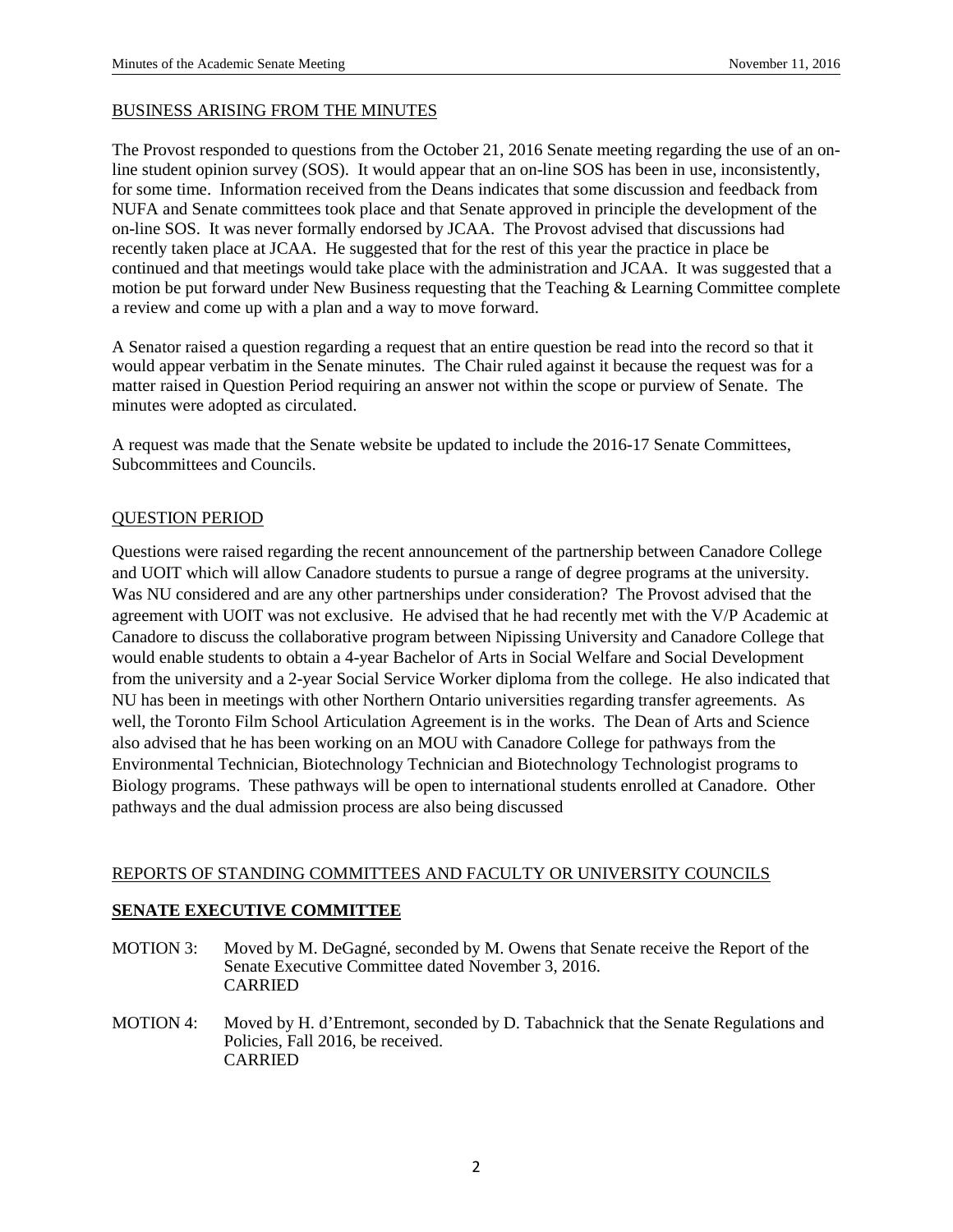### **PLANNING AND PRIORITIES COMMITTEE**

MOTION 5: Moved by H. d'Entremont, seconded by M. Tuncali that the Report of the Planning and Priorities Committee dated October 28, 2016, be received. CARRIED

## **UNDERGRADUATE STUDIES COMMITTEE**

MOTION 6: Moved by M. Tuncali, seconded by M. Tuncali that Senate approve the basis of admission and advanced standing assessments that are included within the Toronto Film School Articulation Agreement. CARRIED

### AMENDMENT OF BY-LAWS

- MOTION 7: Moved by D. Tabachnick, seconded by J. Dempster that Senate approve that Article 2.1 (a) *Ex Officio* Senators be amended with the deletion of: (iii) the Associate Vice President Academic Studies; CARRIED
- MOTION 8: Moved by D. Tabachnick, seconded by H. d'Entremont that Senate approve that Article 2.1 (a) *Ex Officio* Senators be amended with the addition of: (iii) the Vice President responsible for Finance and Administration CARRIED
- MOTION 9: Moved by D. Tabachnick, seconded by J. Dempster that Senate approve that Article 2.1 (a) *Ex Officio* Senators be amended with the addition of Academic and the deletion of each Faculty to read: (iv) the Academic Dean**s**; CARRIED
- MOTION 10: Moved by D. Tabachnick, seconded by A. Armenakyan that Senate approve that all references to the Associate Vice President Academic Studies and Vice President Administration be removed from the Senate By-Laws. CARRIED
	- **Notice of Motion (Article 9.6) Technology & Infrastructure Committee (T&I)**

The By-Laws and Elections Subcommittee reviewed the Ex Officio members of Senate. Due to positions that no longer exist and the creation of a new position, revisions were necessary.

*Current article reads:*

- 9.6 Technology & Infrastructure Committee (T&I)
- (a) *Ex Officio* Members:
	- (i) the Executive Director, Library Services, or designate; and
	- (ii) the Vice-President, Administration (non-voting).
- (b) Members Elected by Faculty Council:
	- (i) one (1) faculty Senator or non-Senator from each faculty, one of whom shall be elected by the Committee to serve as Chair, and one of whom shall be elected by the Committee to serve as Vice-Chair;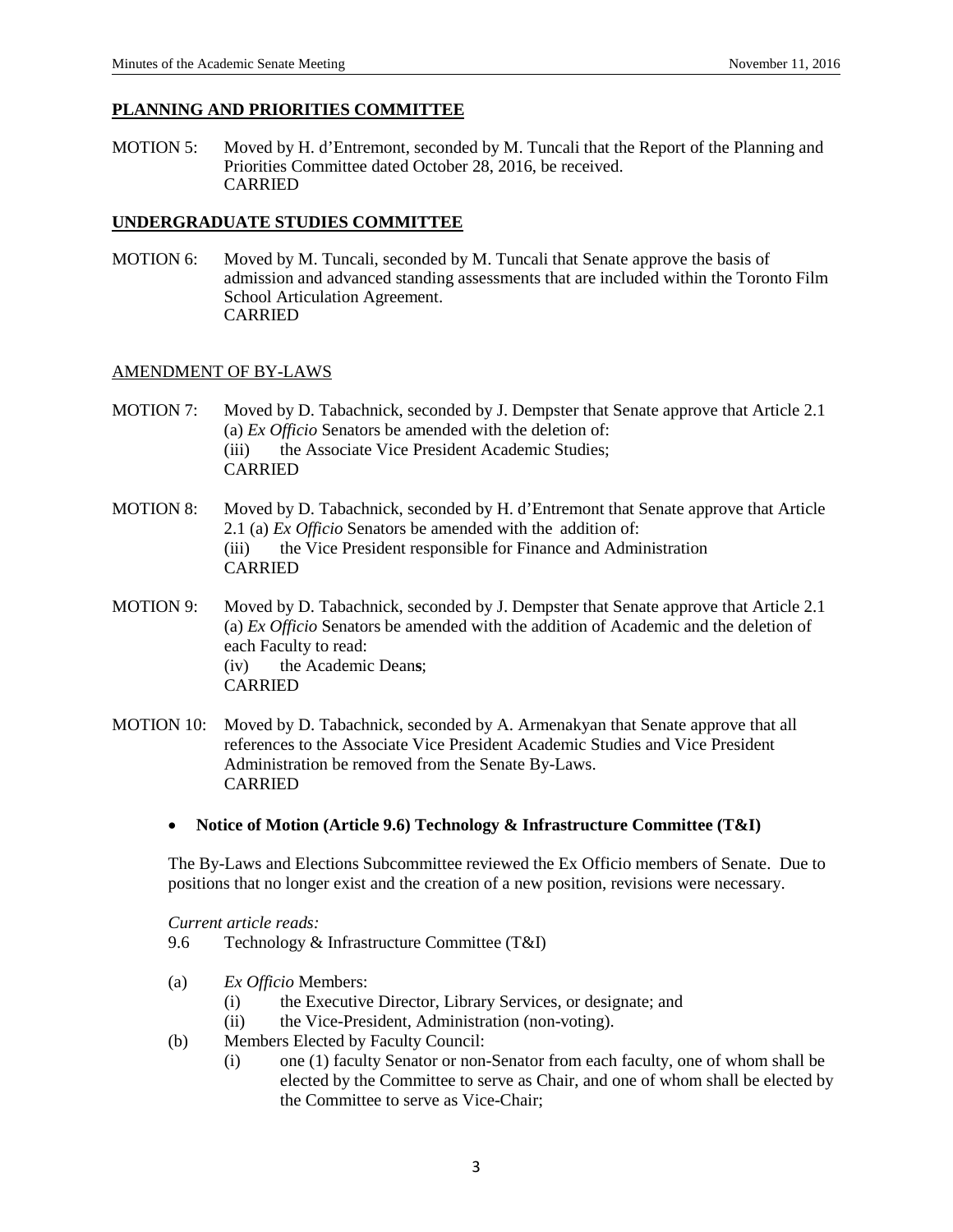- (ii) one (1) faculty Senator who is a full-time lab, seminar or service course instructor; and
- (iii) two (2) student representatives from any Faculty.
- (c) Terms of Reference:
	- (i) to engage in on-going review, needs assessment and policy development in all matters related to academic technology and infrastructure (where infrastructure includes both academic physical resources and human resources in academic support areas), and to make recommendations to Senate;
	- (ii) to provide advice and priority-setting assistance to the VPADMIN regarding:
		- 1) support for teaching, learning and scholarly research through the application of computing, information and multi-media technologies;
		- 2) the need for, and design of, new or renovated teaching, learning and research space;
		- 3) staffing needs in academic support areas such as technology services, research assistance, lab supervision and secretarial or clerical support; and
		- 4) the allocation of the annual budgets in technology and academic infrastructure areas;

# *Revised article reads (changes in bold):*

- 9.6 Technology & Infrastructure Committee (T&I)
- (a) *Ex Officio* Members:
	- (i) the Vice-President **responsible for Finance and** Administration (non-voting) **or designate (non-voting); and**
	- (ii) the Executive Director, Library Services, or designate;
	- **(iii) the Director of Technology Services, or designate.**
- (b) Members Elected by Faculty Council:
	- (i) one (1) faculty Senator or non-Senator from each faculty, one of whom shall be elected by the Committee to serve as Chair, and one of whom shall be elected by the Committee to serve as Vice-Chair;
	- (ii) one (1) faculty Senator who is a full-time lab, seminar or service course instructor; and
	- (iii) two (2) student representatives from any Faculty.
- (c) Terms of Reference:
	- (i) to engage in on-going review, needs assessment and policy development in all matters related to academic technology and infrastructure (where infrastructure includes both academic physical resources and human resources in academic support areas), and to make recommendations to Senate;
	- (ii) to provide advice and priority-setting assistance to the VP**FA**ADMIN regarding:
		- 1) support for teaching, learning and scholarly research through the application of computing, information and multi-media technologies;
		- 2) the need for, and design of, new or renovated teaching, learning and research space;
		- 3) staffing needs in academic support areas such as technology services, research assistance, lab supervision and secretarial or clerical support; and
		- 4) the allocation of the annual budgets in technology and academic infrastructure areas;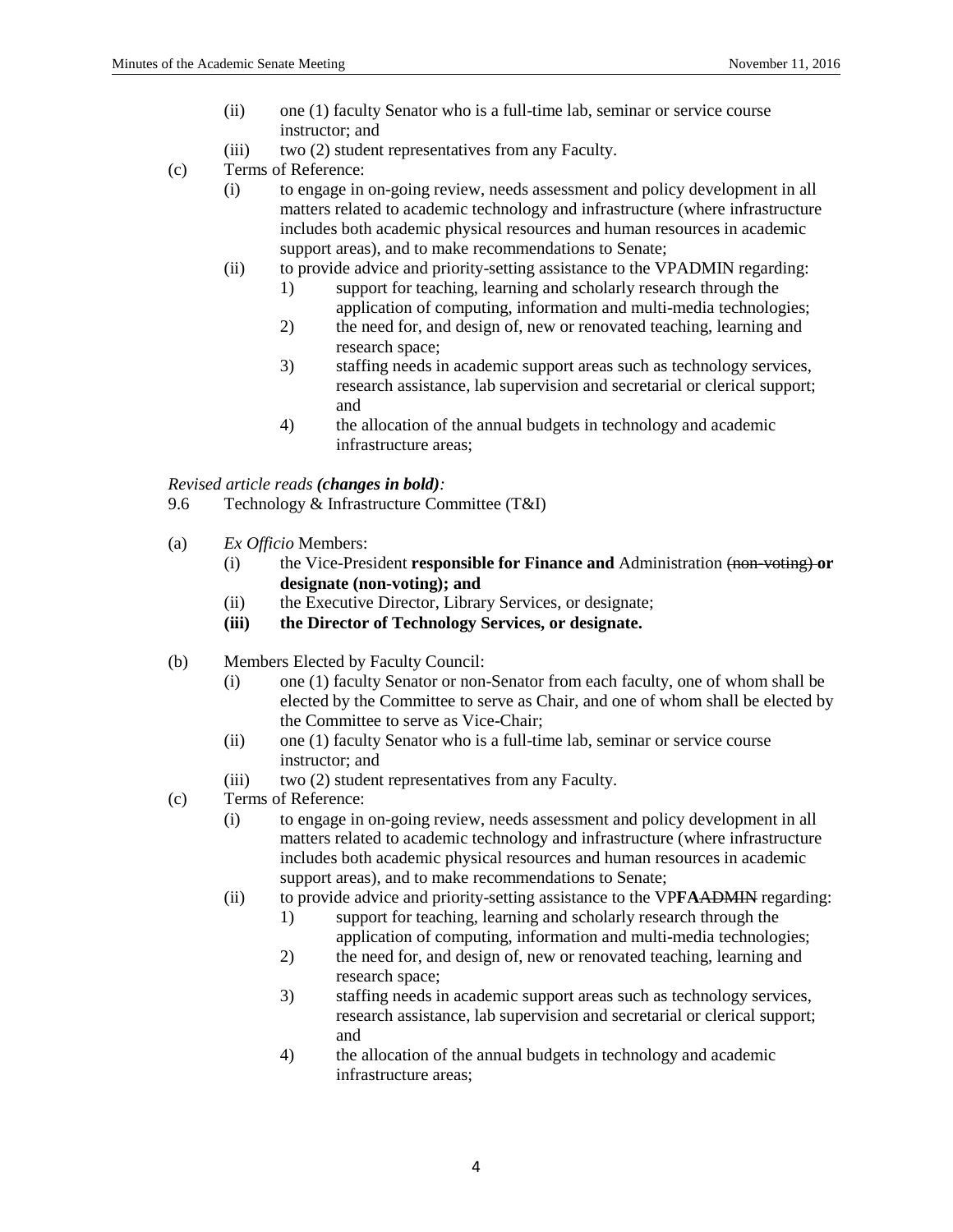- (iii) to invite and assess applications for the annual Information Technology in Teaching and Learning Fund, and make recommendations to the PVPAR on the awarding of these funds;
- (iv) when other supplementary funds become available for the acquisition of additional technology resources, to oversee the process whereby these funds are announced and awarded on a competition basis; and
- $(v)(iii)$  to deal with such other matters as may be assigned from time to time by Senate.

# • **Notice of Motion (Article 10.2) Research Council (RC)**

*Current article reads*: 10.2 Research Council (RC)

### (a) Membership:

## Voting Members:

- (i) the Dean of each Faculty;
- (ii) Six (6) Faculty members, elected by Senate for a minimum two (2) year term, to include: one (1) faculty member from each Faculty representing the Tri-Council disciplines as follows: 1 CIHR, 1 NSERC and 1 SSHRC, and two (2) remaining faculty; and
- (iii) One (1) student representative from a Graduate program

## Non-voting Members

- (iv) Provost and Vice-President Academic and Research;
- (v) Assistant Vice-President Research and Graduate Studies; and
- (vi) Executive Director of Library Services, or delegate.

## Resource Persons:

Persons who may be invited to provide information or participate in a meeting at the request of the Research Council:

- (i) Chair of the Research Ethics Board
- (ii) Chair of the Animal Care Committee
- (iii) Vice-President, Operations or his/her delegate responsible for Technology services research support
- (iv) Executive Director of External Relations and Advancement or his/her delegate, preferably the Manager of Integrated Marketing Communication
- ( v) Executive Director of the Office of Aboriginal Initiatives or his/her delegate
- (vi) Technology Transfer & Business Innovation (research partnerships)
- (vii) Manager, Environmental Health and Safety

#### *Revised Article reads (changes in bold***):**

#### 10.2 Research Council (RC)

## (a) Membership:

#### Voting Members

- (i) the **Academic** Deans of each Faculty; including **The Dean of Graduate Studies and Research who shall be chair**
- (ii) Six (6) Faculty members, elected by Senate for a minimum two (2) year term, to include: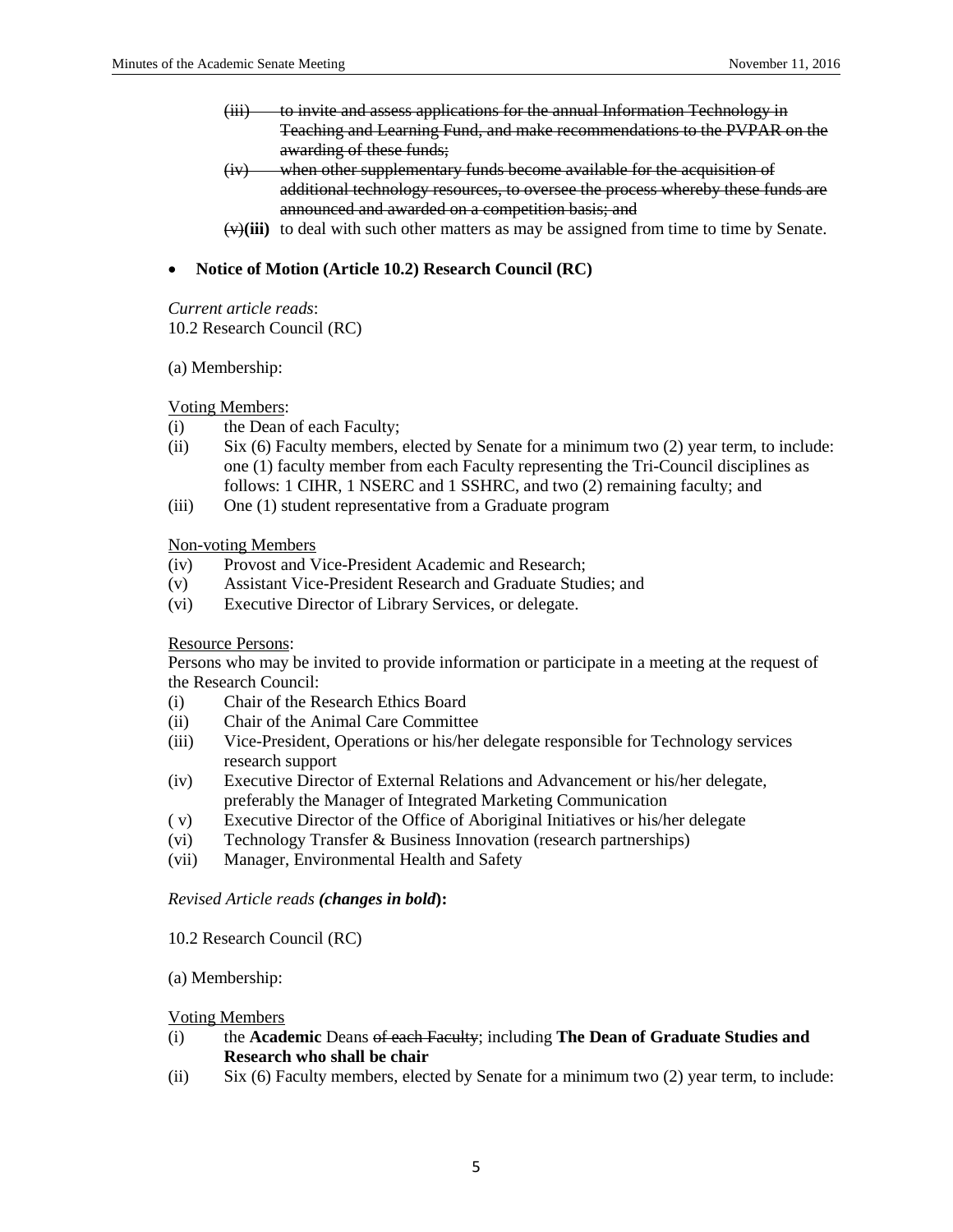one (1) faculty member from each Faculty representing the Tri-Council disciplines as follows: 1 CIHR, 1 NSERC and 1 SSHRC, and two (2) remaining faculty; and **one (1)** 

# **Canada Research Chair or Indigenous Education Chair.**

(**iii**) One (1) student representative from a Graduate program

Non-voting Members

- (iv) Provost and Vice-President Academic and Research;
- (v) Assistant Vice-President Research and Graduate Studies; and
- (vi) Executive Director of Library Services, or delegate.

### Resource Persons:

Persons who may be invited to provide information or participate in a meeting at the request of the Research Council:

- (i) Chair of the Research Ethics Board
- (ii) Chair of the Animal Care Committee
- (iii) Vice-President, Operations or his/her delegate responsible for Technology services research support
- (iv) Executive Director of External Relations and Advancement or his/her delegate,
- preferably the Manager of Integrated Marketing Communication
- ( v) Executive Director of the Office of Aboriginal Initiatives or his/her delegate
- (vi) Technology Transfer & Business Innovation (research partnerships)
- (vii) Manager, Environmental Health and Safety

## **Rationale:**

### Membership (Page 26):

The RC terms of reference (TOR) includes one (1) Research Chair which is absent from the Bylaw. The Dean of Graduate Studies and Research position has been created to replace the Assistant Vice-President Research and Graduate Studies position.

## Resource Persons:

These positions no longer exist: Vice-President, Operations or his/her delegate Executive Director of External Relations and Advancement or his/her delegate the Manager of Integrated Marketing Communication Executive Director of the Office of Aboriginal Initiatives or his/her delegate Technology Transfer & Business Innovation (research partnerships)

The list of resource persons should be struck from the article. A new list of relevant resource persons can be included in the updated terms of reference document. Such a list is not included in any other membership article of the By-Laws.

## **ELECTIONS**

• Two tenured or tenure-track faculty Senators (one from the Faculty of Arts and Science and one from the Faculty of Applied and Professional Studies) to serve on the Senate Executive Committee. No Faculty of Arts and Science nominations were received from the floor. The Speaker asked that this request be brought forward at the next Faculty of Arts and Science Faculty Council meeting.

**ACCLAIMED (APS)**: K. McCullough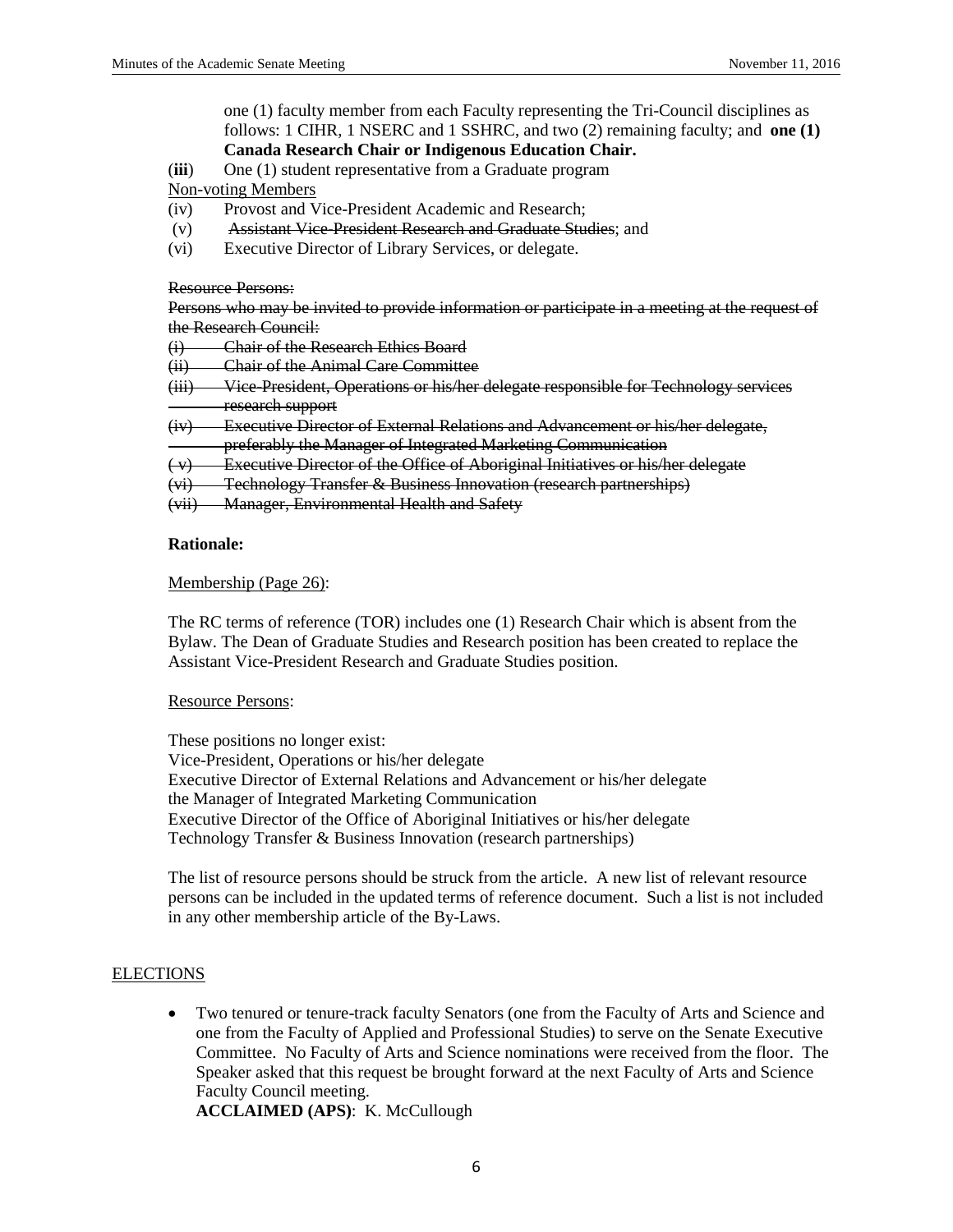• Elect two tenured or tenure-track faculty members to serve on the Search Committee for a tenure-track position in Native Studies. **WITHDRAWN**

The Dean of Arts and Science advised that the Faculty of Arts & Science October Faculty Council meeting did not have quorum. A Search Committee consisting of K. Srigley, C. Dokis, R. Bedard, C. Peltier, T. Dokis, T. Lukin-Linklater and a student rep. currently exists. The Dean asked that Senate approve the existing Search Committee.

MOTION 11: Moved by M. Tuncali, seconded by A. Weeks that Senate approve the existing Search Committee for a tenure-track position in Native Studies. CARRIED

## REPORTS FROM OTHER BODIES

#### Board of Governors

The Board Chair, Marianne Berube, advised that the Board met on November 3 and the Report of the Special Governance Commission was received. She thanked the members of the Commission for all of their time and commitment.

#### NEW BUSINESS

The Speaker advised that a two-thirds majority vote is required to include discussion and the addition of a Motion requesting that the Teaching and Learning Committee complete a review and come up with a plan to move forward regarding the use of an on-line student opinion survey. A show of hands confirmed that Senators agreed to include the discussion and Motion under New Business. Questions were asked whether there was interest to also include on-site courses and pre-packaged courses in the review.

- MOTION 12: Moved by D. Hay, seconded by L. Frost that Senate requests that the Teaching and Learning Committee complete a review and come up with a plan to move forward and make recommendations by February 2016 regarding the use of an on-line student opinion survey. CARRIED
- MOTION 13: Moved by S. Arnocky, seconded by A. Armenakyan that the Report of the Special Governance Commission (SGC) - Collegial Governance at Nipissing University: Shared Challenges and Responsibilities be received. CARRIED
- MOTION 14: Moved by D. Tabachnick, seconded by L. Frost that the Report of the Special Governance Commission (SGC) - Collegial Governance at Nipissing University: Shared Challenges and Responsibilities be referred to the By-Laws and Elections Subcommittee.

A discussion regarding whether the Report should be received by the By-Laws and Elections Subcommittee or the Senate Executive Committee took place. It was noted that the Senate By-Laws and Elections Subcommittee reports to the Senate Executive Committee.

MOTION 15: Moved by H. d'Entremont, seconded by R. Vanderlee that the Motion to refer the Report of the Special Governance Commission (SGC) - Collegial Governance at Nipissing